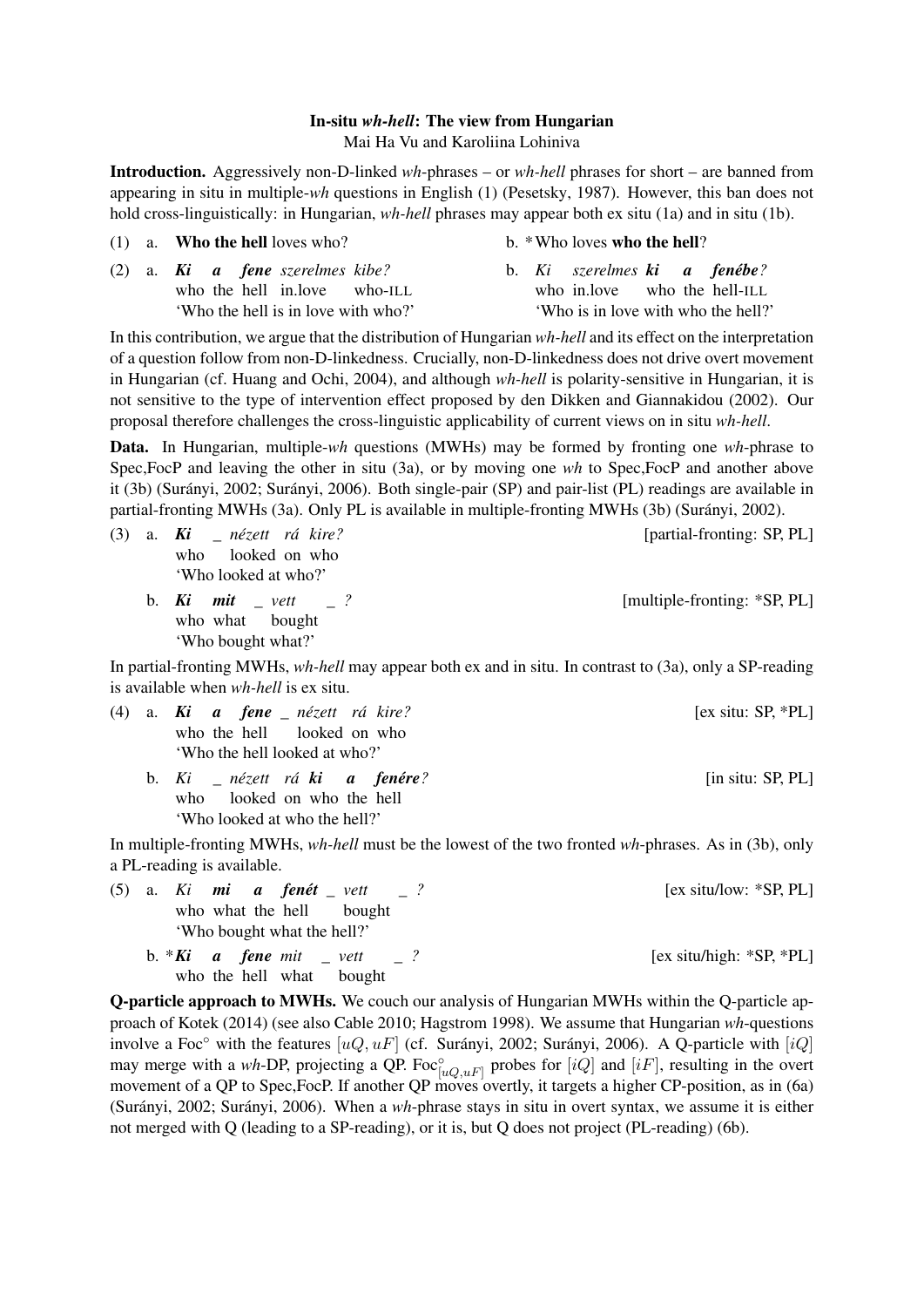## (6) a.  $[CPwh_{[iQ]}$   $[F_{ocP}wh_{[iQ,iF]}$   $\text{Foc}^{\circ}_{[\psi \phi,\psi F]}$ [multiple-fronting MWH] b.  $[CP [F_{ocP} wh_{[iQ,iF]} Foc^{\circ}_{[\psi \phi,\mu F]} [IP ... wh_{([iQ])} ...]]]$  [partial-fronting MWH]

At LF, Q adjoins to the clausal spine, takes a  $\{\langle st, t \rangle, \langle \langle st, t \rangle, t \rangle, ...\}$ -type argument  $\alpha$ , and sets (i) the ordinary semantic value  $[\mathbb{Q}(\alpha)]^{\circ}$  to correspond to  $[\alpha]^f$ , and (ii) the focus semantic value  $[\mathbb{Q}(\alpha)]^f$  to correspond to  $[\mathbb{Q}(\alpha)]^{\circ}$  to correspond to  $[\mathbb{Q}(\alpha)]^{\circ}$ correspond to  $\{\llbracket Q(\alpha)\rrbracket^o\}$ . As the ordinary semantic value of *wh*-phrases is undefined (Beck, 2006), at least one O is required for the vall formedness of the structure. Due to the semantics of O the ordinary least one Q is required for the well-formedness of the structure. Due to the semantics of Q, the ordinary semantic value of the question is determined by the focus semantic value of the *wh*-phrase (e.g.  $[[wh_0]]$ )<br> $-[x]$  gaugar(x))), which composes with the rest of the question via pointwise functional emplication  $=\{x \mid person(x)\}\)$ , which composes with the rest of the question via pointwise functional application (Hamblin, 1973). Crucially, SP-MWHs involve one Q, and the resulting question is of type  $\langle st, t \rangle$ , while PL-MWHs involve two Qs sandwiched between the *wh*s, and a family-of-questions denotation of type  $\langle \langle st, t \rangle, t \rangle$ . In a family-of-questions denotation, the higher *wh* functions as the D-linked 'sorting key' (thus, in e.g. *Who kissed whom?*, kissers are mapped to kissees). The relevant configurations are shown schematically in (7); all movement to the CP is left unsignalled (only the configuration matters).

(7) a. Q... wh... wh  
b. Q... wh<sub>key</sub>... Q... wh  
[**PL**: 
$$
\langle st, t \rangle
$$
]

Predictions. We now present two (compatible) predictions concerning *wh-hell* under the Q-particle approach to Hungarian MWHs. First, den Dikken and Giannakidou (2002) propose that *wh-hell* phrases are negative polarity items (NPIs), and must be licensed by Q in matrix questions. This licensing relationship is sensitive to intervention; no *wh*-phrase may appear between Q and *wh-hell* (8). This means that SP-, but not PL-MWHs with in situ *wh-hell* are predicted to be ungrammatical in Hungarian (8).

(8) \*Q ... *wh* ... *wh-hell* [licensing-intervention approach predicts: \*SP, in situ] We propose that it is non-D-linkedness that matters for Hungarian *wh-hell*. Thus, we simply predict *wh-hell* to be unacceptable whenever it is the D-linked sorting key in a MWH with a PL-reading (9).

(9) \*Q ... *wh-hell*∗key ... Q ... *wh* [non-D-linkedness approach predicts: \*PL, ex situ/high]

Hungarian MWHs: (8) vs (9). The schematic LFs of the MWHs in (4) and (5) are shown in (10) and (11). In (10a), the presence of a lower Q would lead to a PL-reading where *wh-hell* is the sorting key; hence, only a SP-reading is available. In (10b), both SP and PL are available. While (8) incorrectly predicts \*SP for (10b), (9) correctly predicts it to be fine, as *wh-hell* is not a sorting key in SP-(10b).

(10) a. Q ... *wh-hell*<sub>(\*key)</sub> ... (\*Q) ... *wh* [(4a): SP, \*PL] b. Q ...  $wh_{(key)}$  ... (Q) ...  $wh\text{-}hell$  [(4b): SP, PL]

In multiple-fronting MWHs, which involve two Qs and are never SP, the higher *wh* is the sorting key, and thus incompatible with *hell*. The data in (5) therefore also support (9).

(11) a.  $Q_{...} wh_{key} ... Q_{...} wh\text{-}hell$  [(5a): \*SP, PL] b.  $*Q$  ... *wh-hell*<sub>\*key</sub> ... Q ... *wh* [(5b):  $*SP$ , \*PL]

Conclusion. In English, the ban on in situ *wh-hell* has been linked to its non-D-linkedness (Pesetsky, 1987) and to an intervention effect (den Dikken and Giannakidou, 2002). Hungarian, a language with overt *wh*-movement, shows that non-D-linkedness does not necessarily lead to movement, and that the licensing of *wh-hell* is not sensitive to *wh*-intervention – just like the licensing of other NPIs is not (12).

(12) Which student read any of these papers? (den Dikken and Giannakidou, 2002, (4b)) Instead, the distribution of Hungarian *wh-hell* and its effect on the interpretation of a question (SP vs. PL) follows if the aggressively non-D-linked *wh-hell* can never be the sorting key of a MWH with a PL-reading. Under this approach, the ban on in situ *wh-hell* in English remains unexplained (see Huang and Ochi, 2004 for a possible explanation). However, the proposal does predict that on the PL-reading of (13), the lower *wh*-phrase must be the sorting key. Intuitively, this seems to be correct.

(13) I want to know who the hell voted for who.

References • Beck (2006). Intervention effects follow from focus interpretation. *Nat Lang Sem*. • Cable (2010). *The grammar of Q*. OUP. • den Dikken and Giannakidou (2002). From hell to polarity: "Aggressively non-d-linked" wh-phrases as polarity items. *LI*. • Hagstrom (1998). *Decomposing Questions*. Ph. D. thesis. • Hamblin (1973). Questions in Montague English. *Found of Lang 10*. • Huang and Ochi (2004). Syntax of the Hell: Two Types of Dependencies. *Proceedings of NELS 34*. • Kotek (2014). *Composing Questions*. Ph. D.